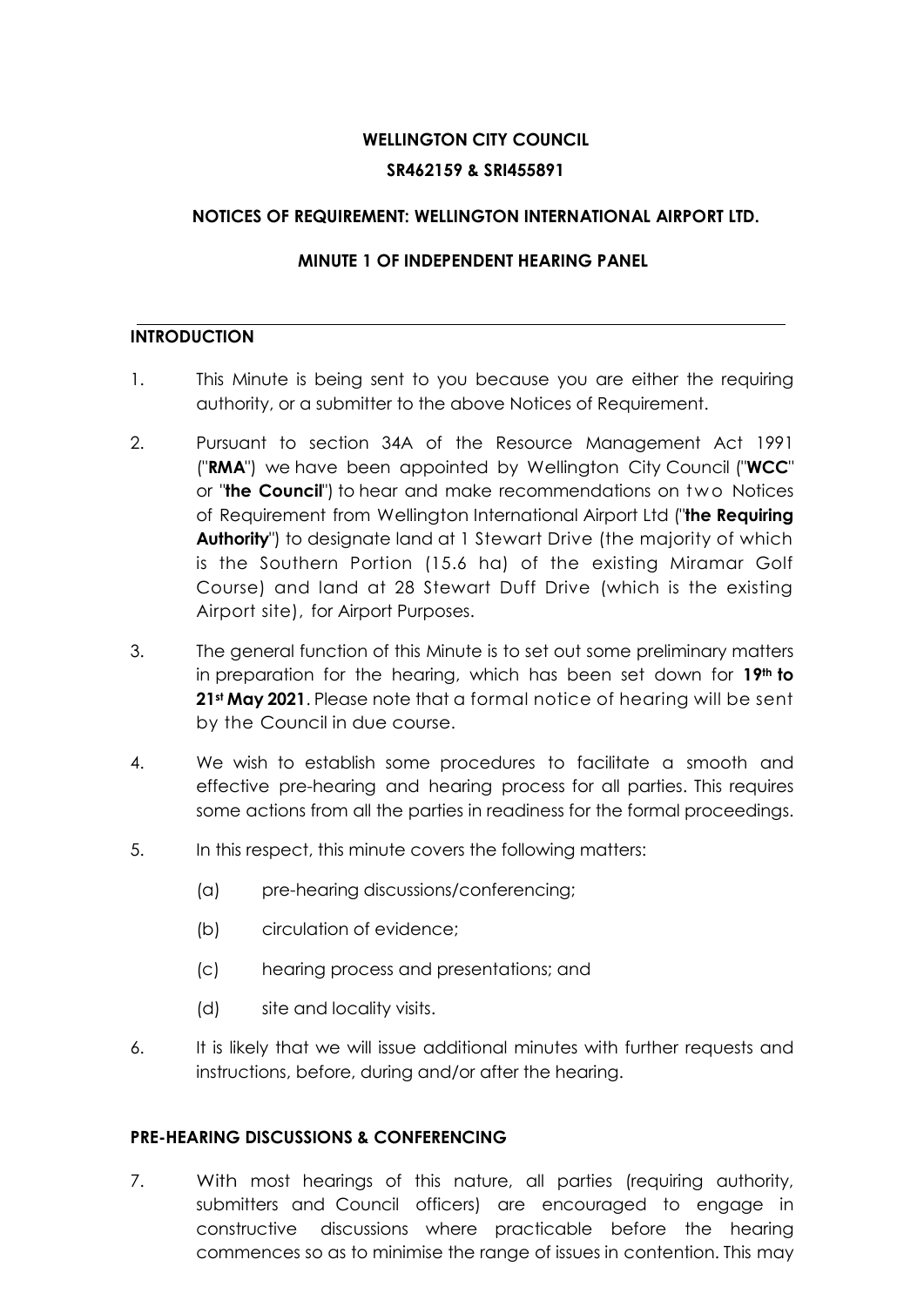occur through expert witness conferencing, pre-hearing meetings or other informal exchanges - and all are welcome.

- 8. It is apparent from our preliminary review of submissions that a number of matters may be worthy of discussion between the parties prior to the hearing commencement.
- 9. On the basis that some parties will be engaging experts, and certainly the Requiring Authority and Council will be, we direct that those parties with experts confer and inform us as to whether expert witness conferencing is considered to be of assistance.
- 10. We request that the Requiring Authority, the Council and any submitters intending to call expert witnesses at the hearing advise t h e W C C administrator by **9 April 2021:**
	- (a) Of the name and area of expertise of each witness they intend to call; and
	- (b) Whether expert witness conferencing is proposed.
- 11. If expert witness conferencing is proposed, we will issue further directions as to timing.

## **CIRCULATION OF EVIDENCE BEFORE HEARING**

- 12. Pursuant to Sections 41B and 42A of the RMA we direct that evidence be pre-circulated in accordance with the following timeframes as set out in the Act:
	- (a) the Section 42A Report and any expert evidence called by WCC will be made available a minimum of 15 working days prior to the start of the hearing – by **28 April 2021**;
	- (b) the Requiring Authority's expert evidence will be made available at least 10 working days before the start of the hearing – by **5 May 2021**; and
	- (c) any expert evidence called by submitters must be made available at least 5 working days before the start of the hearing – by **12 May 2021**.
- 13. Parties do not need to pre-circulate any non-expert presentation material they wish to speak to at the hearing. For any questions of clarification about professional expertise and the code of conduct for expert witnesses, please contact the WCC administrator in the first instance.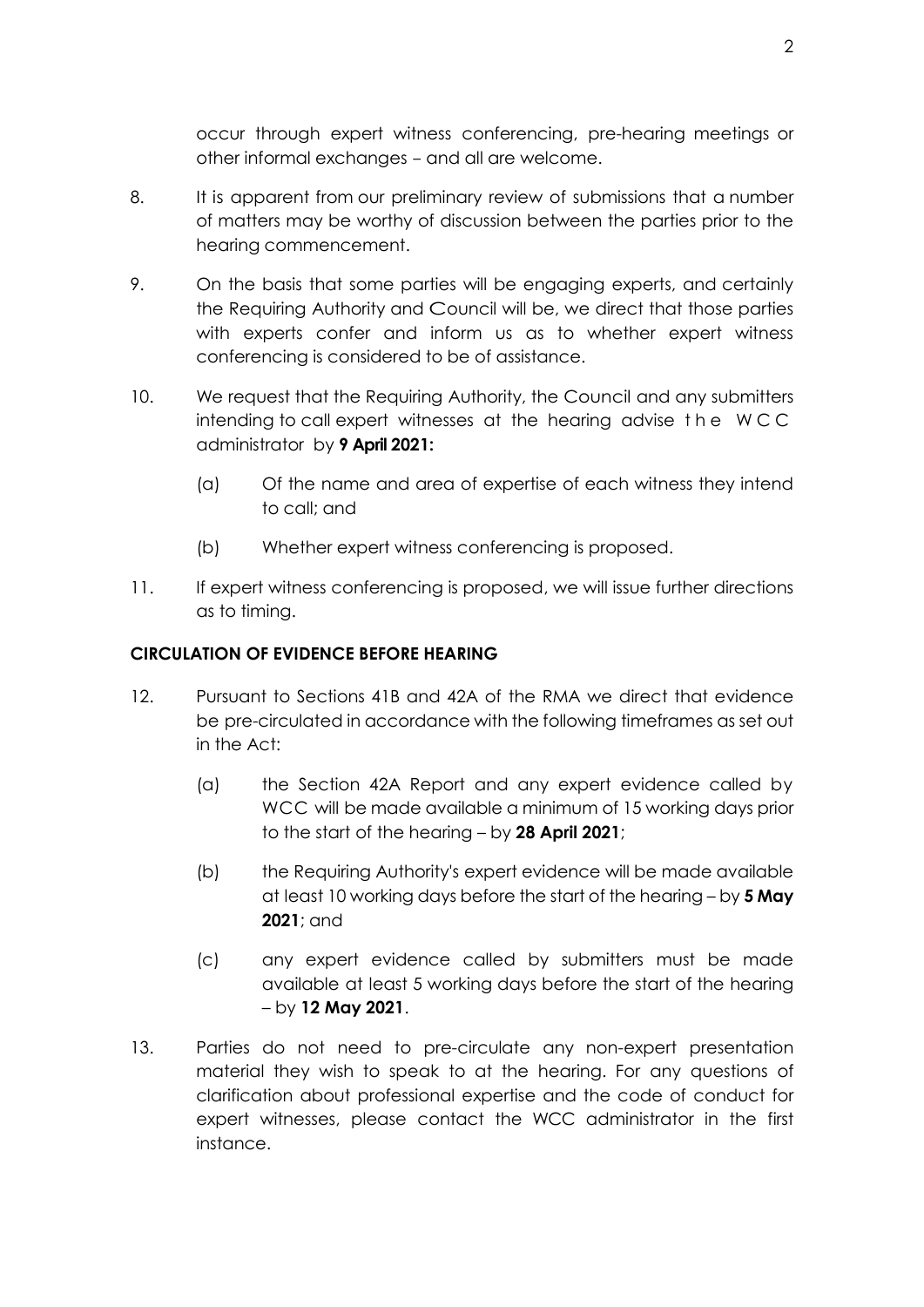14. Any legal submissions by counsel for the parties can be made at the hearing and are not subject to pre-circulation.

### **HEARING PROCESS AND PRESENTATIONS**

- 15. Following is some information about the hearing for context to assist those not familiar with the process.
- 16. First, we encourage parties to refer to the useful guides about the designation process and hearings available from the Ministry for the Environment website. The link below is a good source of information:

[https://www.mfe.govt.nz/publications/rma/everyday-guide-rma](https://www.mfe.govt.nz/publications/rma/everyday-guide-rma-designation-process)[designation-process](https://www.mfe.govt.nz/publications/rma/everyday-guide-rma-designation-process)

- 17. Consistent with this guide, our preference is for proceedings to be relatively informal. However, a degree of formality is inherent in hearings of this nature, and we will speak to that at the outset of the hearing when it commences.
- 18. More substantively, the hearing enables us to hear the issues raised in submissions in greater detail, and to be able to ask questions to improve our understanding of those issues.
- 19. Parties who do not have expert witnesses should target their presentations to be 15-30 minutes. This is a rough indication and helps with our planning but all parties appearing can be assured that they will be given sufficient time to present their cases.
- 20. Once we have heard about expert witness intentions, we will issue another minute requesting an indication from all parties as to the amount of time they require for their presentation so that the WCC administrator can make the necessary arrangements.

#### **SITE AND LOCALITY VISITS**

- 21. We are familiar with the site and general locality.
- 22. We expect that we will need to undertake a more detailed site and locality visit before the hearing and have agreed to do this on 18 May 2021. In that respect, if any party has a desire for us to visit particular sites/localities they should advise the WCC administrator. We may also visit he site again after the hearing.

#### **NEXT STEPS**

23. As noted above we direct all submitters to advise the WCC administrator by the **9 April 2021** of the experts they are intending to call.